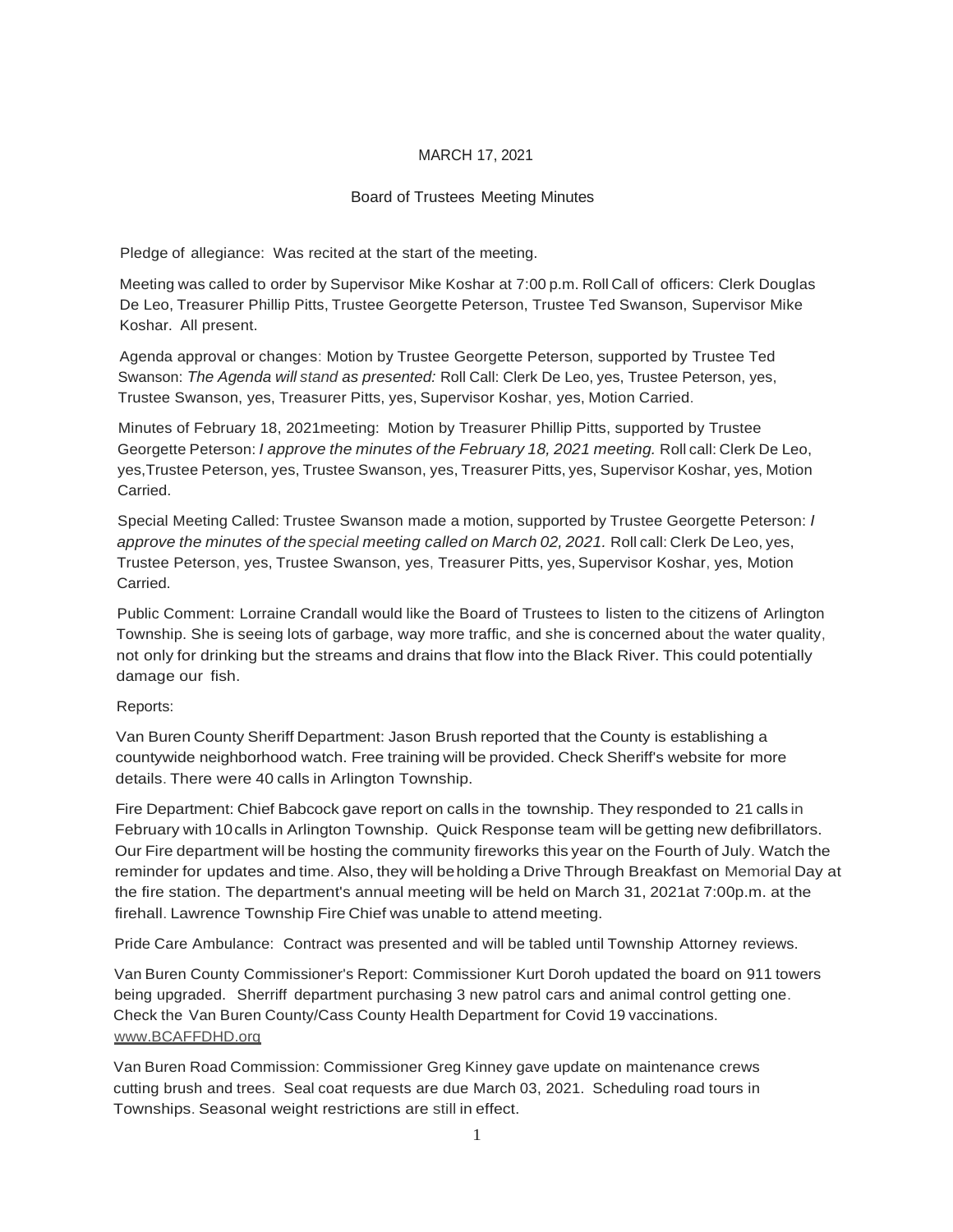### Board of Trustees Meeting Minutes

Senior Services of Van Buren County: Douglas De Leo reported offices still closed. Only delivery of meals to shut ins. Hopefully to reopen early this summer.

Board of Review: Assessor Hal Manning held the Board of Review and reviewed 11 parcels. The State Equalized Value was reduced by \$536,700.00 and the taxable value was reduced by \$353,700.00.

Planning Commission: Planning Commission Member Georgette Peterson reported on two issues on agenda. It was recommended that 27035 CR215 Marijuana establishment should be granted a new Expanded Use Permit and four additional licenses. Item two. It was recommended that 24681CR681 Sapphire Farm (Pistolesi LLC) be tabled until Attorney completes fact finding review.

Township Attorney: Brian Knotek reported he is waiting on a zoom pretrial on two cases he is working on for Arlington. He suggests that complaints need to be recognized by Supervisor during township meetings and be part of the minutes.

Enforcement Office/Zoning Report: John O'Connell he is investigating new blight concerns. Will keep Supervisor informed on outcome.

Clerk's Report: Clerk De Leo, reported that no elections are scheduled for this year.

Supervisor's Report: Supervisor Koshar has been exploring road complaints. Will give a report on conditions of roads in Arlington.

Treasurer's Report: Treasurer Pitts made a motion, supported by Trustee Peterson: *The 2021/2022 general fund budget be approved as presented.* Roll Call: Supervisor Koshar, yes. Treasurer Pitts, yes. Trustee Peterson, yes. Trustee Swanson, yes. Clerk De Leo, yes.

Treasurer's Report: (continued), Treasurer Pitts gave update on funds being held in different banks in Van Buren and Kalamazoo Counties. This has been difficult to track funds and interest rates are lower than any time in history. Treasurer Pitts and Clerk De Leo have been in discussions with Sturgis Bank and are looking into combining funds with the Oakleaf Financial Group (Raymond James). This recommendation with Sturgis Bank would be a better overall savings situation for Arlington Township.

A motion by Trustee Georgette Peterson, supported by Treasurer Pitts: *Clerk De Leo and Treasurer Pitts will meet with Oakleaf Financial and representatives from Sturgis Bank and come up with a solution that is in the best interest for Arlington Township.* Roll Call: Supervisor Koshar, yes. Treasurer Pitts, yes. Trustee Peterson, yes. Trustee Swanson, yes. Clerk De Leo, yes.

Monthly financial reports were given. Beginning balance, \$176,205.36, Receipts \$264,975.63, Monthly expenses, \$327,189.97, leaving an ending balance of \$113,991.02. Motion by Trustee Georgette Peterson supported by Trustee Ted Swanson: *To pay bills and salaries as presented.* Roll call: Clerk De Leo, yes, Trustee Peterson, yes, Trustee Swanson, yes, Treasurer Pitts, yes, Supervisor Koshar, yes, Motion Carried.

Motion by Treasurer Pitts, supported by Trustee Swanson: *Finalize the work contract with Consumers Power Company to connect the electric to the new Emergency Services Building. Hookupfee will be \$14,282.77.* Roll Call: Supervisor Koshar, yes. Treasurer Pitts, yes. Trustee Peterson, yes. Trustee Swanson, yes. Clerk De Leo, yes.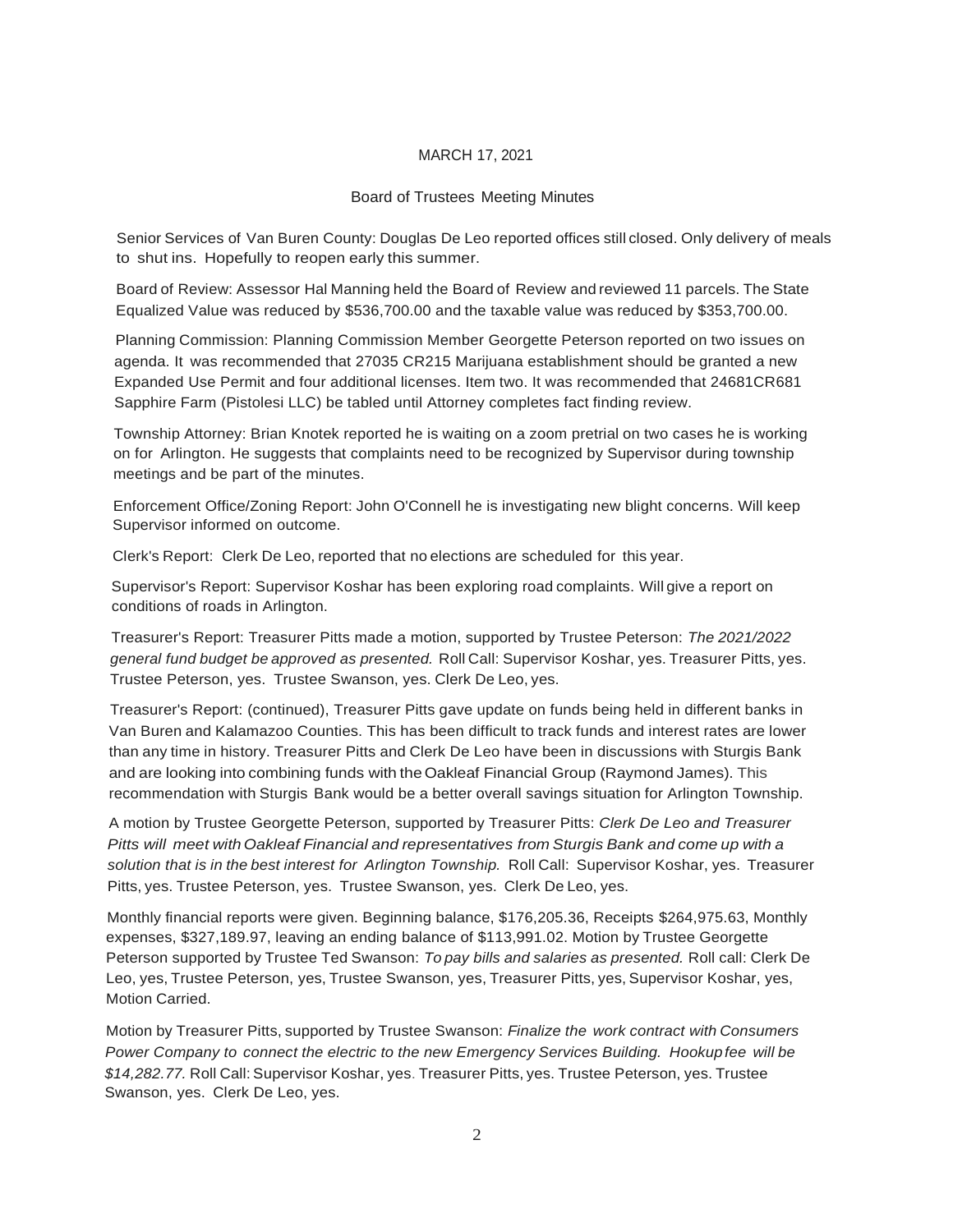### Board of Trustees Meeting Minutes

Budget Amendment number 3 for Fiscal year April 2020/ March 2021. (budget amendment will be attached to minutes) A motion by Treasurer Pitts, supported by Trustee Peterson: *The budget needs to be amended to reflect the actual spending and receipting of funds for Arlington Township.* Roll Call of officers: Clerk Douglas De Leo, yes. Treasurer Phillip Pitts, yes. Trustee Georgette Peterson, yes. Trustee Ted Swanson, yes. Supervisor Mike Koshar. Yes. Motion Carried.

Old Business: Sheriff Abbott presented the township with a contract for a Deputy Sherriff and patrol car. Supervisor Koshar will discuss hours and days of work. Sheriff Abbott would like the patrol car to stay in Township when not in use.

Motion by Trustee Georgette Peterson, supported by Pitts: *Motion to contract with Van Buren County Sheriff for one deputy and carfor twenty hours a week.* Roll Call: Supervisor Koshar, yes. Treasurer Pitts, yes. Trustee Peterson, yes. Trustee \_Swanson, yes. Clerk De Leo, yes.

Planning Commission: Treasurer Pitts made a motion, supported by Trustee Peterson: *Move Mike Scrom from alternate member to full planning commission position.* During question period, Trustee Swanson stated he would like to meet prospects before voting on them. Roll call: Supervisor Koshar, yes. Treasurer Pitts, yes. Trustee Peterson, yes. Trustee Swanson, yes. Clerk De Leo, yes. Motion Carried.

Motion byTrustee Ted Swanson, supported by Trustee Peterson: *Increase planning commissionfrom five members to seven members.* Roll Call: Supervisor Koshar, yes. Treasurer Pitts, yes. Trustee Peterson, yes. Trustee Swanson, yes. Clerk De Leo, yes. Motion Carried.

Motion by Trustee Swanson, supported by Treasurer Pitts: *Increase to seven when enough interest from residents who want to serve.* Roll call: Clerk De Leo, yes, Trustee Peterson, yes, Trustee Swanson, yes, Treasurer Pitts, yes, Supervisor Koshar, yes, Motion Carried.

Office administrator/ Marijuana Coordinator: The board will work with Attorney Knotek on developing a job description.

Marijuana Review committee: Supervisor Koshar would like the planning commission to review the ordinance concerning the committee membership.

E-Blast News list: Use blind copy when adding information or news events on e-mail list.

Decertification of a portion of  $48<sup>th</sup>$  street from  $2s<sup>th</sup>$  ave south. This section of road has not been maintained by road commission for years. The road commission is not giving up ownership. Motion by Treasurer Phillip Pitts, supported by Trustee Swanson: *Motion to decertify the section of 46 th street from 28thave south.* Roll Call: Supervisor Koshar, yes. Treasurer Pitts, yes. Trustee Peterson, yes. Trustee Swanson, yes. Clerk De Leo, yes. Motion Carried.

Special Meeting: Supervisor Koshar wants to hold a town hall style meeting to receive input from citizens on Marijuana ordinance and moratorium. The meeting will be held on March 29, 2021at 6:00p.m. Limited attendance will be strictly enforced due to covid 19 restrictions. The meeting will be televised over the zoom network also.

Public comment on planning commission recommendations: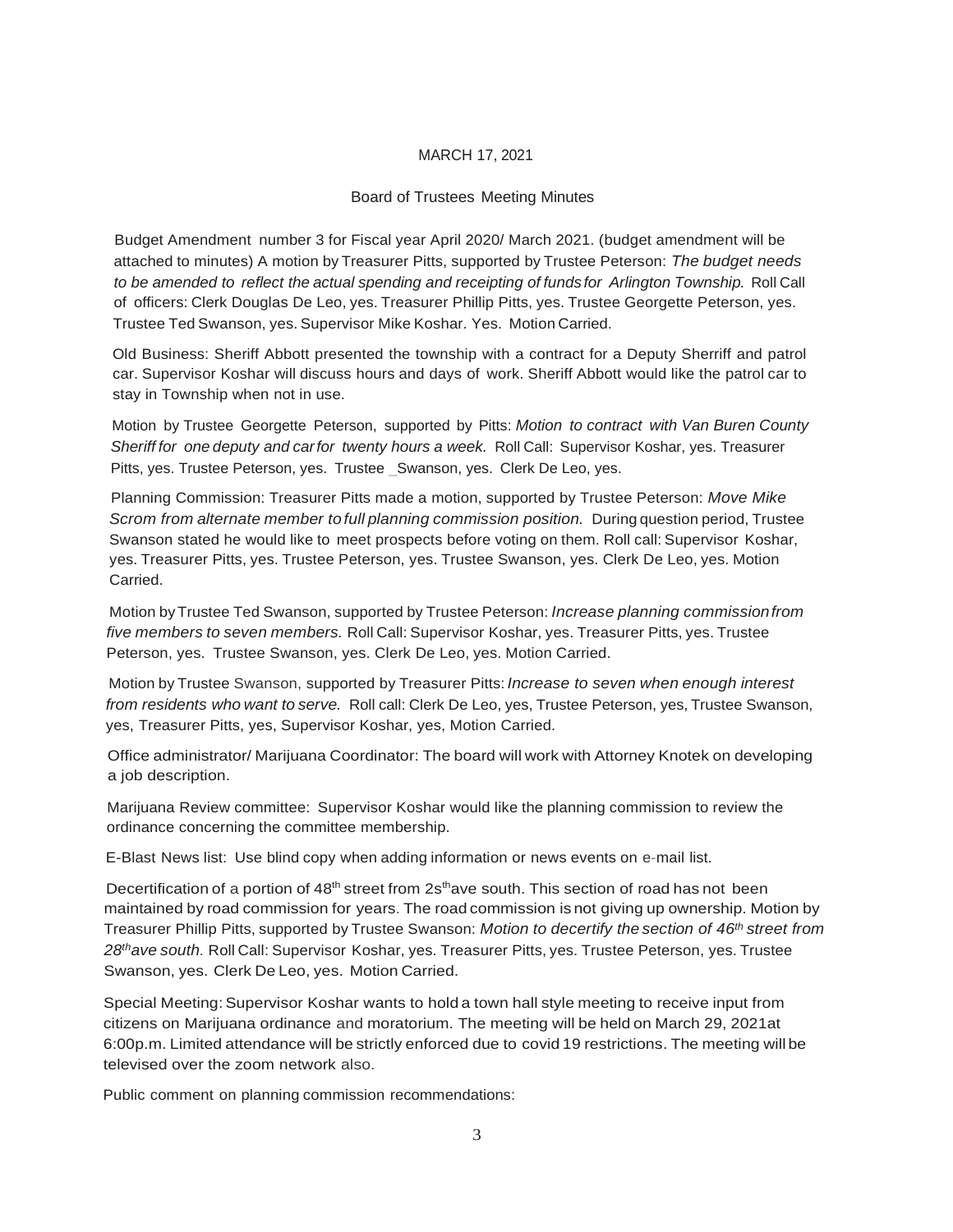# Board of Trustees Meeting Minutes

1. 27035 CR 215 being represented by Andy Andre, for owner Hami Kassad, Jr. ofJARS Holding. Mr. Andre discussed the Amended SUP request. Mr. Andre indicated that the owner was requesting renewal of the existing SUP. Mr. Andre then said that the owner was requesting the Board to approve a SUP that was based on a different site plan than was previously approved and a different site plan. TheSUP requested incorporated 4 new Class C medical licenses and a site plan reflected development that utilized those licenses.

Mr. Andre told the Board that the owner agreed that the concept of diligence or due diligence was a very important concept in the decisions made by the PC and the Board. He said that it was a "great idea" for the Board to evaluate the timeliness of development. He said that the company changed ownership on June 5, 2020. He said that work began on plans to develop the site in December of 2020.

The Board asked a number of questions. Mr. Andre said that there were two new owners. The "main partner" was Hami Kassad, Jr. He did not identify the other owner. The owner never advised the Board of any reason why development was delayed.

Tina Loomis, who is the neighbor to the north, wants to know if there will be armed guards. She is troubled by armed guards for the safety of her children and animals. Also, a concern of hers is that her voice is not heard and only falls on deaf ears. She is bothered that the ownership is from out of the area businesses and doesn't really care about her or the community. A family neighborhood is not the place to plant marijuana and she is so angry.

Andy Andre will have guards but is not sure if guards will have firearms. There will be cameras recording the fenced areas. Kyle Holland from Red Arrow Farms said that guards on the inside cannot be armed with firearms.

Lorraine Crandall feels that this property is not the right site for a marijuana growing operation. As for the planting of lavender and lilacs around the property, she hates lilacs and lavender odor anyway.

Andy Andre said he wouldn't commit to planting lilacs or lavender until he was assured it would help with the marijuana odor. He is working with the road commission on a traffic impact assessment.

People commented on zoom audio that it was very hard to hear from homes. Annie Davidson Funke commented on traffic count on CR 215 now is way lower than in the summertime.

Joe Wooding feels board is not listening to planning commission and wonder why we have a planning commission. If operators follow all the ordinances, the go ahead should be given.

Tom Crandall questions building size and height. Site plan modifications were only presented Monday night 03/15/2021. Enormous jump in plant count also. Ordinance states that no negative impact in value on surrounding property will be allowed. He thinks marijuana use alters peoples minds and way of thinking.

Tina Loomis feels reduced building size but increase plant count should not be allowed.

Matt Miller feels that marijuana in residential neighborhoods should have never been allowed in the first place.

Ted Swanson wants the township to follow the ordinance 100% and feels there is no wiggle room.